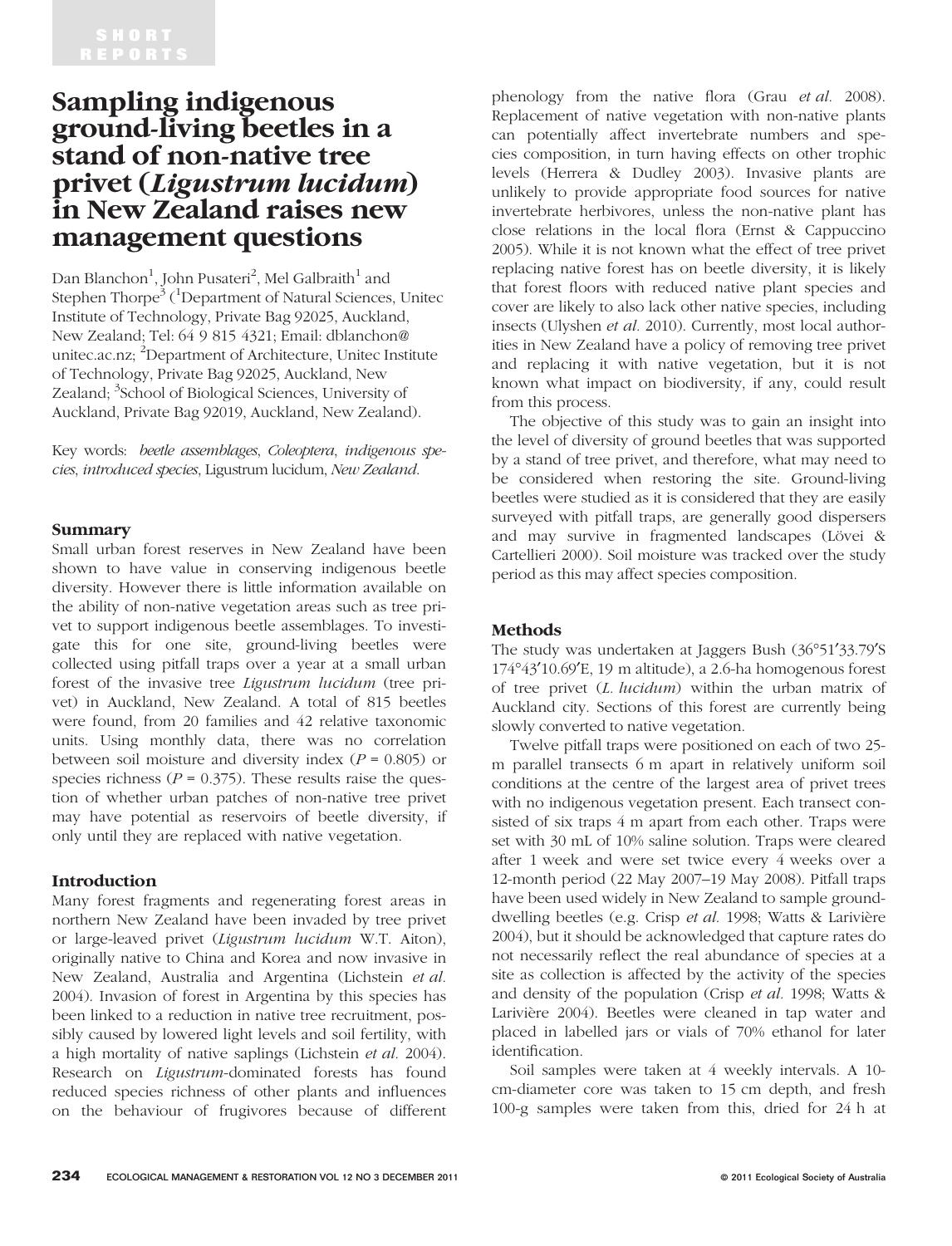105C and reweighed to determine the percentage of soil moisture.

Data were analysed for summary statistics, and a Pearson's product moment correlation analysis was undertaken on a diversity index, species richness and soil moisture using PASW (Predictive Analytics Software Statistics) software (Armonk, New York, USA).

# Results

A total of 815 individual beetles were collected, consisting of 42 RTUs (Relative Taxonomic Unit, referred to from now on as species), in 20 families. The most species rich families were the Curculionidae, Scarabaeidae and Staphylinidae. Nine of the species were definitely introduced with the remaining 33 either native or assumed to be native (some taxa were only able to be identified to genus level). As expected, beetle diversity increased from spring to summer. A range of trophic groups were identified.

Soil moisture fluctuated widely over the year (17.1– 36.87%), and moisture levels were generally lower in summer (Fig. 1).

Using monthly data, a Pearson's product moment correlation analysis indicated that there is no correlation between soil moisture and diversity index  $(r = -0.076,$  $P = 0.805$ ) or between soil moisture and species richness  $(r = -0.269, P = 0.375).$ 

# Discussion

Unexpectedly, the overall native species richness (33 species) in the 2.6-ha area of tree privet compares favourably with two urban reserves of native vegetation surveyed by Watts and Larivière (2004). They recorded 26 native beetle species at a 19-ha reserve and 18 species at a 6.3-ha site, although it must be noted that their study was performed over 2 months only, so it could be expected that the species richness at those two sites is actually much higher.

This is unexpected because most studies have found that non-native vegetation supports a lower diversity of invertebrates than native vegetation. For example, Crisp et al. (1998) found that areas on the south coast of Wellington, New Zealand, with a large proportion of introduced Gorse (Ulex europaeus) had lower percentages of native beetle species than habitats with higher proportions of native vegetation. Ulyshen et al. (2010) studied another species of Ligustrum, L. sinense, a non-native invasive in Georgia, United States of America. They removed L. sinense from areas of native flood plain forests and found that this greatly increased beetle richness near the ground, resulting in diversity similar to that in native forests lacking L. sinense.

While the lack of replication and small sample size of the study mean that there is a possibility that the results are caused by some chance factor, it is interesting to speculate that a possible explanation for the result at this site may be that the current management practice outside the study site of underplanting with native trees and shrubs, careful removal of individual privet trees (Happy 2009) and leaving the deadwood at the site could be providing a range of microhabitats, supporting the high abundance, relatively high species richness and spread of trophic groups at the site. In addition, the privet forest at Jaggers Bush is within a mosaic of private gardens, parks and sports fields, and this may be contributing to the beetle diversity. Crisp et al. (1998) found relatively high numbers of native beetle species in human-modified areas and recommended conserving both natural and semi-natural areas to preserve maximum biodiversity.

There was no correlation between soil moisture and species richness or diversity, despite wide fluctuations in soil moisture over the study period. In native forests, Watts and Larivière (2004) found that soil moisture appeared to be a factor correlated with beetle diversity. They also attributed the high diversity of beetles in the Waitakere Ranges sites to the continuous layer of litter, presence of deadwood and higher soil moisture at these sites. Moisture levels were generally higher, and fluctuated less (23.77–35.03%), in a parallel recording



Figure 1. Comparison of beetle diversity (Shannon Diversity index (H) (bar chart) with soil moisture (%) (lines) for privet forest at Jaggers Bush.